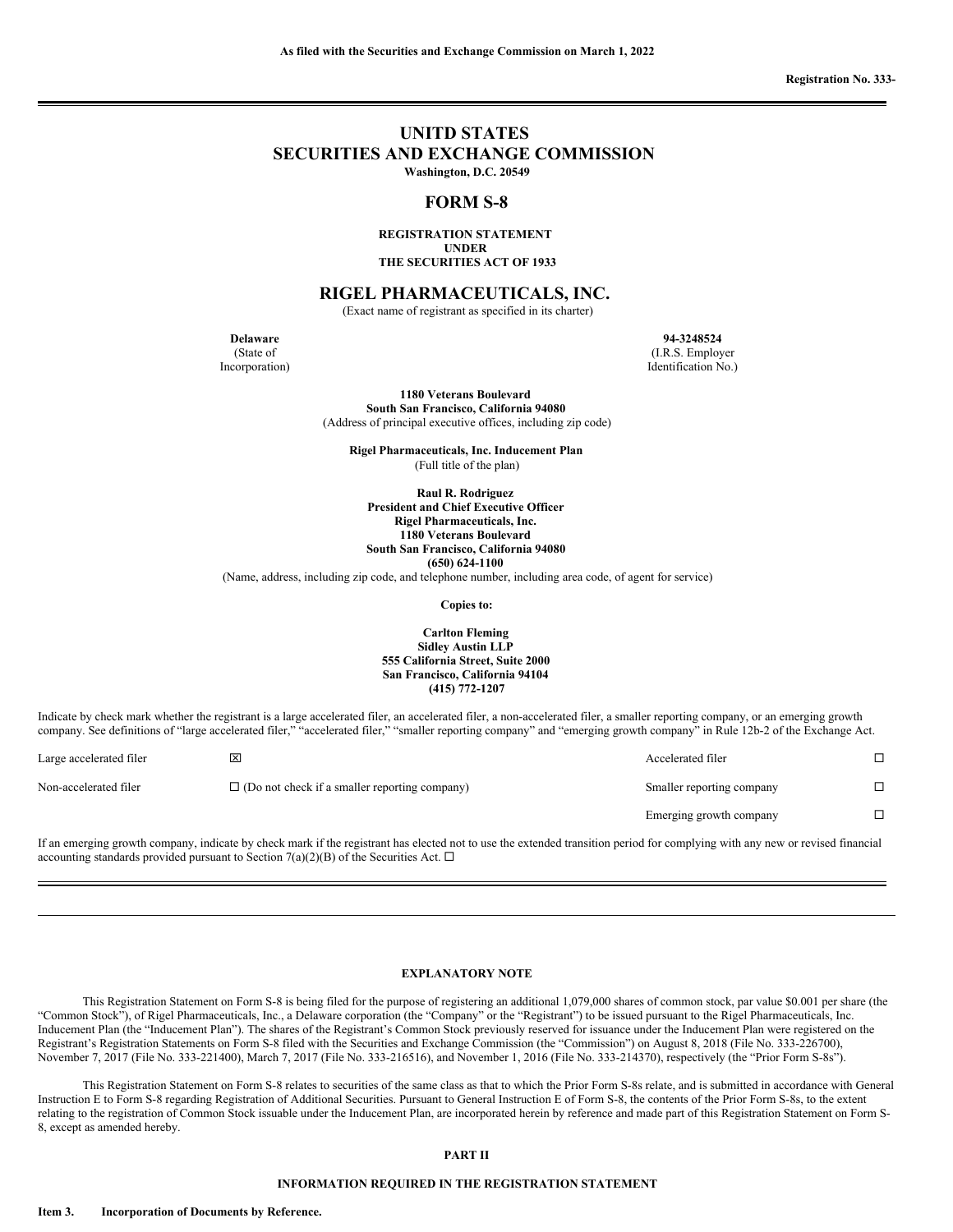The following documents have been filed by the Registrant with the Commission and are incorporated herein by reference:

- The Registrant's Annual Report on Form 10-K for the fiscal year ended December 31, 2021, filed with the Commission on March 1, 2022;
- The Registrant's Current Reports on Form 8-K filed with the Commission on [January](http://www.sec.gov/ix?doc=/Archives/edgar/data/1034842/000110465922008984/tm224738d1_8k.htm) 10, 2022, January 28, 2022, and [February](http://www.sec.gov/ix?doc=/Archives/edgar/data/1034842/000110465922024757/tm227003d1_8k.htm) 17, 2022; and
- The description of the Registrant's Common Stock contained in the Registrant's registration statement on Form 8-A filed with the [Commission](http://www.sec.gov/Archives/edgar/data/1034842/000091205700043550/0000912057-00-043550-index.htm) on October 3, 2000, including any amendments or reports filed for the purpose of updating such description.

All documents subsequently filed by the Registrant pursuant to Sections 13(a), 13(c), 14 and 15(d) of the Securities Exchange Act of 1934, as amended (the "Exchange Act"), other than current reports furnished under Item 2.02 or Item 7.01 of Form 8-K and exhibits furnished on such form that relate to such items, prior to the filing of a post-effective amendment to this Registration Statement which indicates that all of the shares of Common Stock offered have been sold or which deregisters all of such shares then remaining unsold, shall be deemed to be incorporated by reference in this Registration Statement and to be a part hereof from the date of the filing of such documents.

For purposes of this Registration Statement, any statement contained in a document incorporated or deemed to be incorporated by reference herein shall be deemed to be modified or superseded to the extent that a statement contained herein or in any other subsequently filed document which also is or is deemed to be incorporated by reference herein modifies or supersedes such statement. Any such statement so modified or superseded shall not be deemed, except as so modified or superseded, to constitute a part of this Registration Statement.

#### **Item 8. Exhibits.**

| Exhibit                 |                                                                                                   |
|-------------------------|---------------------------------------------------------------------------------------------------|
| <b>Number</b>           |                                                                                                   |
| 4.1(1)                  | Amended and Restated Certificate of Incorporation of the Company.                                 |
| 4.2(2)                  | Certificate of Amendment of the Amended and Restated Certificate of Incorporation of the Company. |
| 4.3(3)                  | Certificate of Amendment to the Amended and Restated Certificate of Incorporation of the Company. |
| 4.4(4)                  | Amended and Restated Bylaws of the Company.                                                       |
| 4.5(5)                  | Specimen Common Stock Certificate of the Company.                                                 |
| $5.1*$                  | Opinion of Sidley Austin LLP.                                                                     |
| $\frac{23.1^*}{23.2^*}$ | Consent of Independent Registered Public Accounting Firm.                                         |
|                         | Consent of Sidley Austin LLP is contained in Exhibit 5.1 to this Registration Statement.          |
| $24.1*$                 | Power of Attorney is contained on the signature pages to this Registration Statement.             |
| 99.2(6)                 | Rigel Pharmaceuticals, Inc. Inducement Plan, as amended.                                          |
| $107*$                  | Calculation of Filing Fee Table                                                                   |

(1) Document incorporated by reference to the Company's Current Report on Form 8-K (No. 000-29889), filed with the Commission on June 24, 2003.

(2) Document incorporated by reference to the Company's Current Report on Form 8-K (No. 000-29889), filed with the Commission on May 29, 2012.

(3) Document incorporated by reference to the Company's Current Report on Form 8-K (No. 000-29889), filed with the Commission on May 18, 2018.

(4) Document incorporated by reference to the Company's Current Report on Form 8-K (No. 000-29889), filed with the Commission on February 2, 2007.

(5) Document incorporated by reference to the Company's Current Report on Form 8-K (No. 000-29889), filed with the Commission on June 24, 2003.

(6) Document incorporated by reference to the Company's Form 10-K (No. 000-29889), filed with the Commission on March 6, 2018.

Filed herewith.

#### <span id="page-1-0"></span>**SIGNATURES**

Pursuant to the requirements of the Securities Act of 1933, as amended, the registrant certifies that it has reasonable grounds to believe that it meets all of the requirements for filing on Form S-8 and has duly caused this Registration Statement to be signed on its behalf by the undersigned, thereunto duly authorized, in the City of South San Francisco, State of California, on March 1, 2022.

### **RIGEL PHARMACEUTICALS, INC.**

By: /s/ Raul R. Rodriguez

Raul R. Rodriguez *Chief Executive Of icer*

#### **POWER OF ATTORNEY**

**KNOW ALL PERSONS BY THESE PRESENTS,** that each person whose signature appears below constitutes and appoints Raul R. Rodriguez and Dean Schorno, and each or any one of them, his true and lawful attorney-in-fact and agent, with full power of substitution and resubstitution, for him and in his name, place and stead, in any and all capacities, to sign any and all amendments (including post-effective amendments) to this Registration Statement, and to file the same, with all exhibits thereto, and other documents in connection therewith, with the Securities and Exchange Commission (the "SEC"), and generally to do all such things in their names and behalf in their capacities as officers and directors to enable the registrant to comply with the provisions of the Securities Act and all requirements of the SEC, granting unto said attorneys-in-fact and agents, and each of them, full power and authority to do and perform each and every act and thing requisite and necessary to be done in connection therewith, as fully to all intents and purposes as he might or could do in person, hereby ratifying and confirming all that said attorneys-in-fact and agents, or any of them, or their or his substitutes or substitute, may lawfully do or cause to be done by virtue hereof.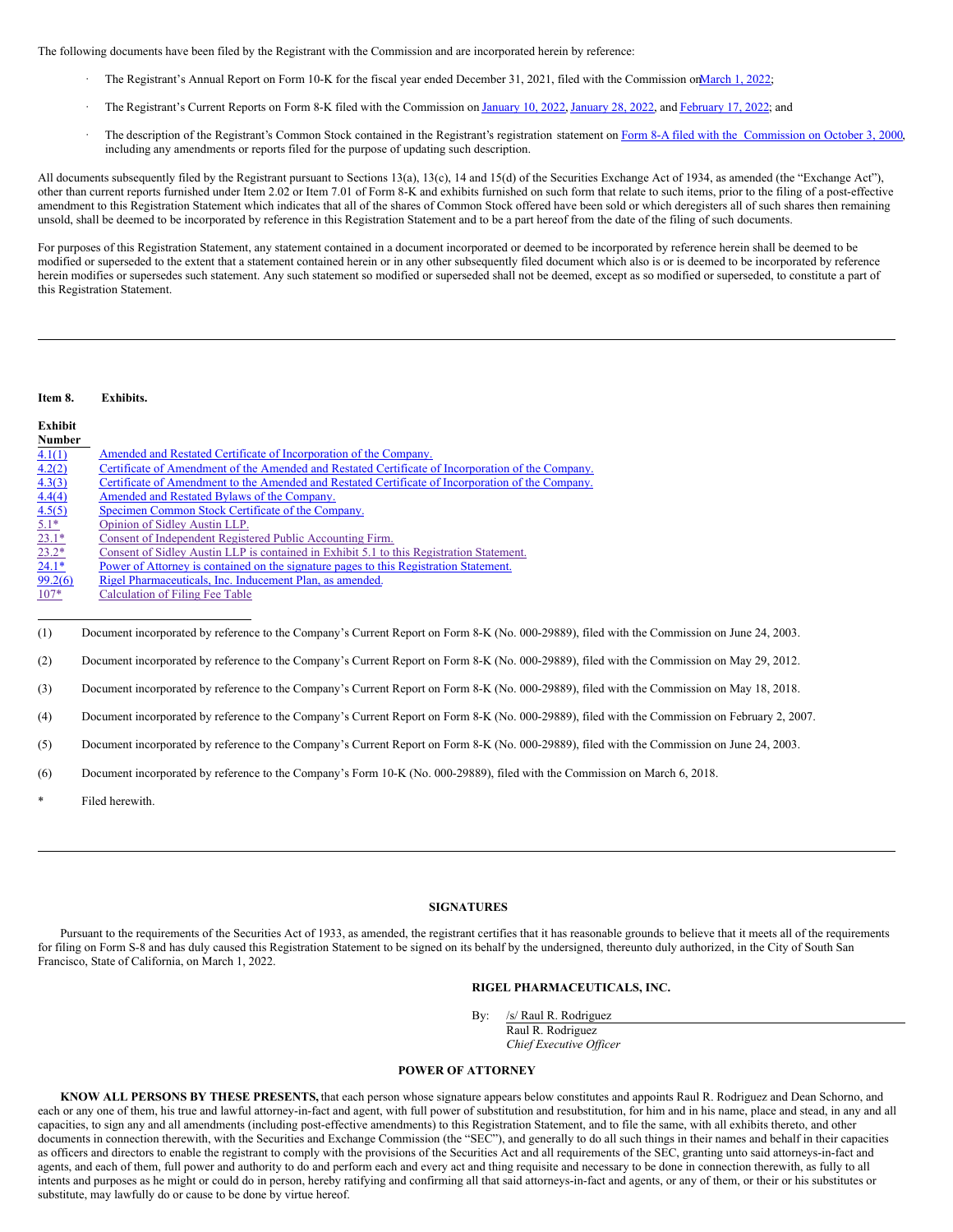Pursuant to the requirements of the Securities Act of 1933, this Registration Statement has been signed by the following persons in the capacities and on the dates indicated.

| Signature                                      | <b>Title</b>                                                                        | Date          |  |  |
|------------------------------------------------|-------------------------------------------------------------------------------------|---------------|--|--|
| /s/ Raul R. Rodriguez<br>Raul R. Rodriguez     | President, Chief Executive Officer and<br>Director<br>(Principal Executive Officer) | March 1, 2022 |  |  |
| /s/ Dean Schorno<br>Dean Schorno               | <b>Chief Financial Officer</b><br>(Principal Financial and Accounting Officer)      | March 1, 2022 |  |  |
| /s/ Gary A. Lyons<br>Gary A. Lyons             | Chairman of the Board of Directors                                                  | March 1, 2022 |  |  |
| /s/ Kamil Ali-Jackson<br>Kamil Ali-Jackson     | Director                                                                            | March 1, 2022 |  |  |
| /s/ Bradford S. Goodwin<br>Bradford S. Goodwin | Director                                                                            | March 1, 2022 |  |  |
| /s/ Alison L. Hannah<br>Alison L. Hannah       | Director                                                                            | March 1, 2022 |  |  |
| /s/ Keith A. Katkin<br>Keith A. Katkin         | Director                                                                            | March 1, 2022 |  |  |
| /s/ Brian L. Kotzin<br>Brian L. Kotzin         | Director                                                                            | March 1, 2022 |  |  |
| /s/ Gregg A. Lapointe<br>Gregg A. Lapointe     | Director                                                                            | March 1, 2022 |  |  |
| /s/ Walter H. Moos<br>Walter H. Moos           | Director                                                                            | March 1, 2022 |  |  |
| /s/ Jane Wasman<br>Jane Wasman                 | Director                                                                            | March 1, 2022 |  |  |
|                                                |                                                                                     |               |  |  |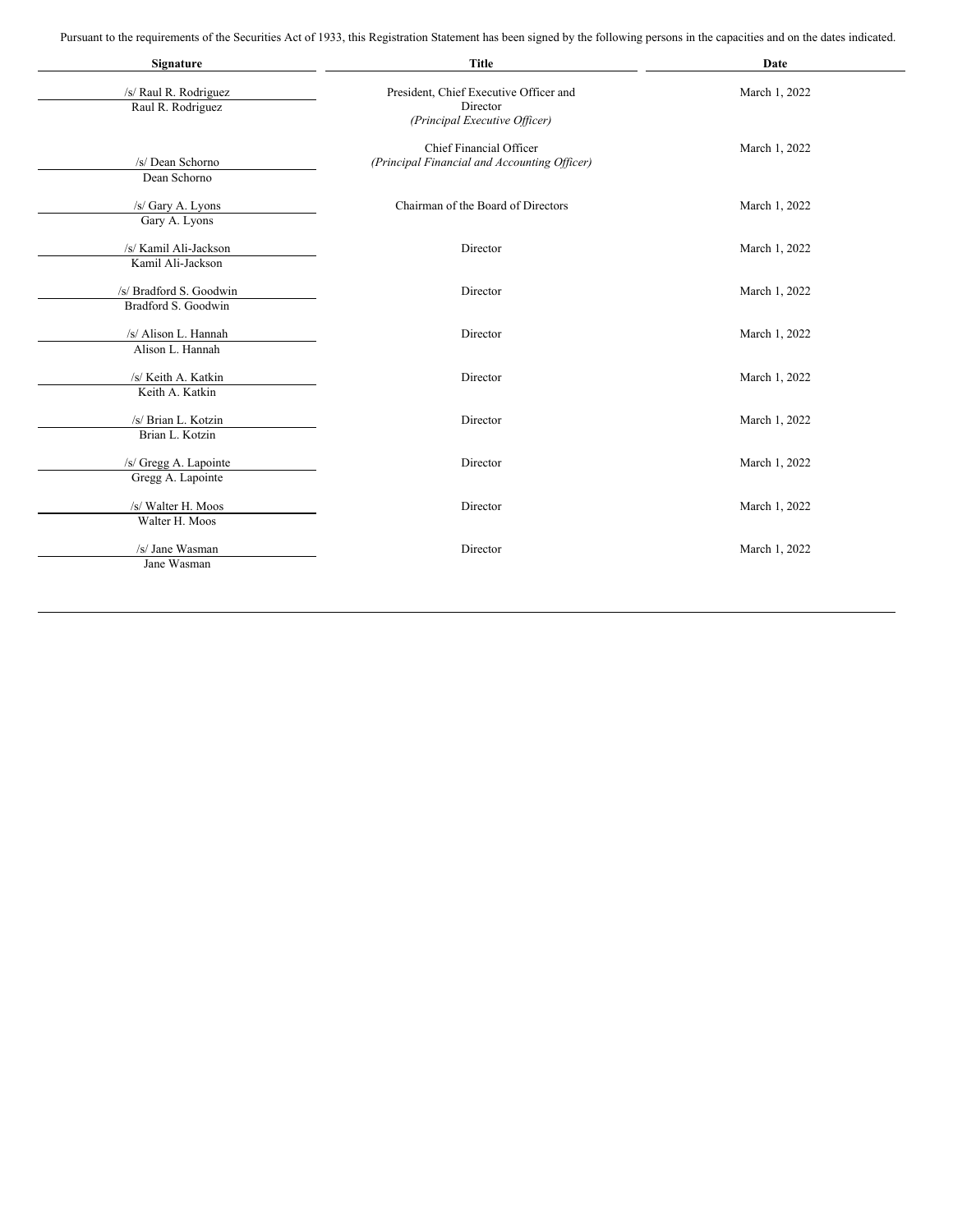<span id="page-3-0"></span>

SIDLEY AUSTIN LLP ONE SOUTH DEARBORN STREET CHICAGO, IL 60603 +1 312 853 7000 +1 312 853 7036

AMERICA • ASIA PACIFIC • EUROPE

March 1, 2022

Rigel Pharmaceuticals, Inc. 1180 Veterans Boulevard South San Francisco, California 94080

#### Re: 1,079,000 Shares of Common Stock, \$0.001 par value per share

Ladies and Gentlemen:

We refer to the Registration Statement on Form S-8 (the "Registration Statement") being filed by Rigel Pharmaceuticals, Inc., a Delaware corporation (the "Company"), with the Securities and Exchange Commission under the Securities Act of 1933, as amended (the "Securities Act"), relating to the registration of 1,079,000 shares of Common Stock, \$0.001 par value per share (the "Registered Shares"), of the Company which may be issued under the Rigel Pharmaceuticals, Inc. Inducement Plan (the "Plan").

This opinion letter is being delivered in accordance with the requirements of Item 601(b)(5) of Regulation S-K under the Securities Act.

We have examined the Registration Statement, the Company's amended and restated certificate of incorporation, as amended, the Plan and the resolutions adopted by the board of directors of the Company relating to the Registration Statement and the Plan. We have also examined originals, or copies of originals certified to our satisfaction, of such agreements, documents, certificates and statements of the Company and other corporate documents and instruments, and have examined such questions of law, as we have considered relevant and necessary as a basis for this opinion letter. We have assumed the authenticity of all documents submitted to us as originals, the genuineness of all signatures, the legal capacity of all persons and the conformity with the original documents of any copies thereof submitted to us for examination. As to facts relevant to the opinions expressed herein, we have relied without independent investigation or verification upon, and assumed the accuracy and completeness of, certificates, letters and oral and written statements and representations of public officials and officers and other representatives of the Company.

Based on the foregoing, we are of the opinion that each Registered Share that is newly issued pursuant to the Plan will be validly issued, fully paid and non-assessable when: (i) the Registration Statement, as finally amended, shall have become effective under the Securities Act; (ii) such Registered Share shall have been duly issued and delivered in accordance with the Plan; and (iii) certificates representing such Registered Share shall have been duly executed, countersigned and registered and duly delivered to the person entitled thereto against payment of the agreed consideration therefor in an amount not less than the par value thereof or, if any Registered Share is to be issued in uncertificated form, the Company's books shall reflect the issuance of such Registered Share to the person entitled thereto against payment of the agreed consideration therefor in an amount not less than the par value thereof, all in accordance with the Plan.

Sidley Austin LLP is a limited liability partnership practicing in affiliation with other Sidley Austin partnerships.

# **SIDLEY**

March 1, 2022 Page 2

This opinion letter is limited to the General Corporation Law of the State of Delaware. We express no opinion as to the laws, rules or regulations of any other jurisdiction, including, without limitation, the federal laws of the United States of America or any state securities or blue sky laws.

We hereby consent to the filing of this opinion letter as an Exhibit to the Registration Statement and to all references to our Firm included in or made a part of the Registration Statement. In giving such consent, we do not thereby admit that we are in the category of persons whose consent is required under Section 7 of the Securities Act.

Very truly yours,

/s/ Sidley Austin LLP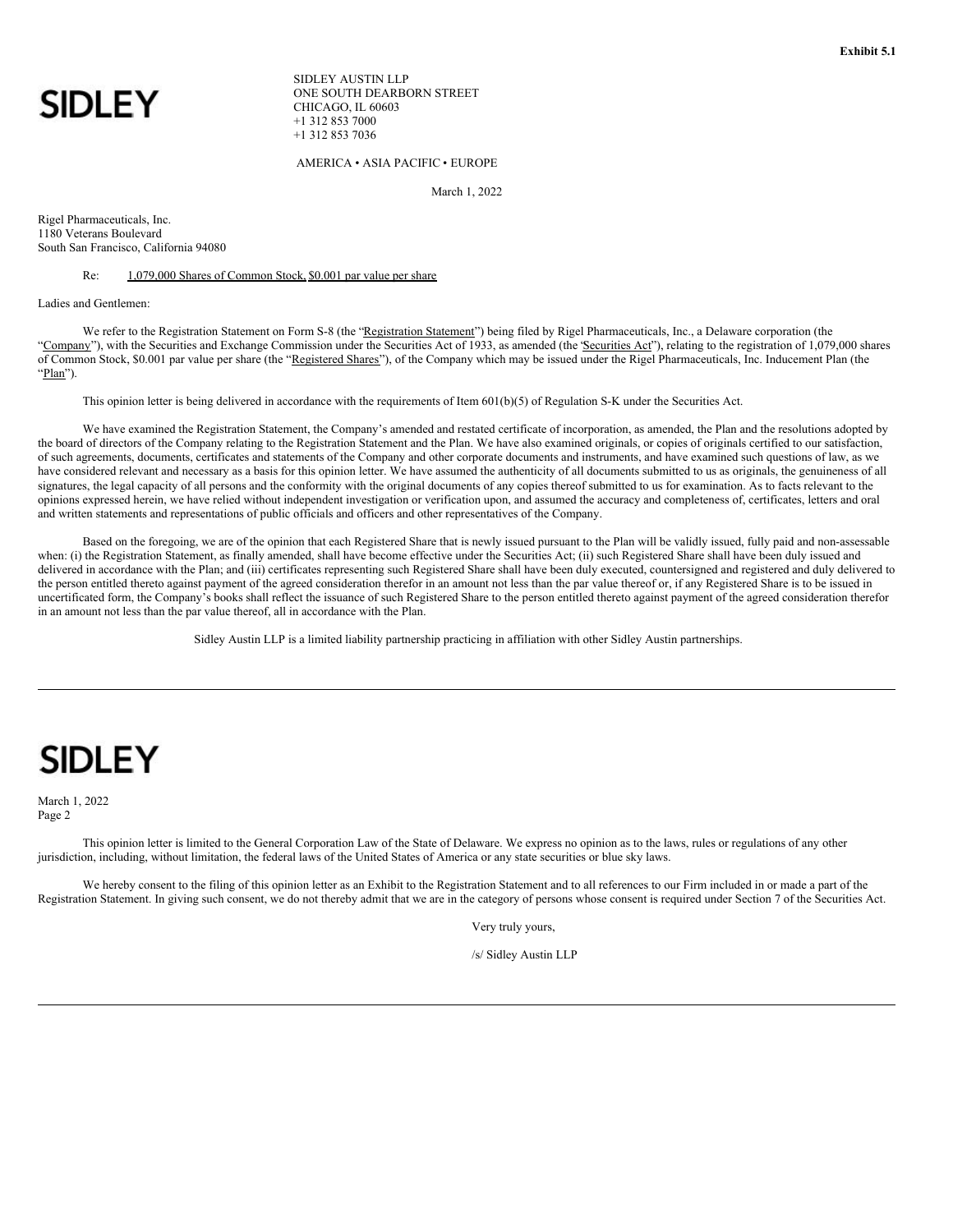# **Consent of Independent Registered Public Accounting Firm**

<span id="page-4-0"></span>We consent to the incorporation by reference in the Registration Statement (Form S-8) pertaining to the Rigel Pharmaceuticals, Inc. Inducement Plan of our reports dated March 1, 2022, with respect to the financial statements of Rigel Pharmaceuticals, Inc. and the effectiveness of internal control over financial reporting of Rigel Pharmaceuticals, Inc., included in its Annual Report (Form 10-K) for the year ended December 31, 2021, filed with the Securities and Exchange Commission.

/s/ Ernst & Young LLP

San Francisco, California March 1, 2022